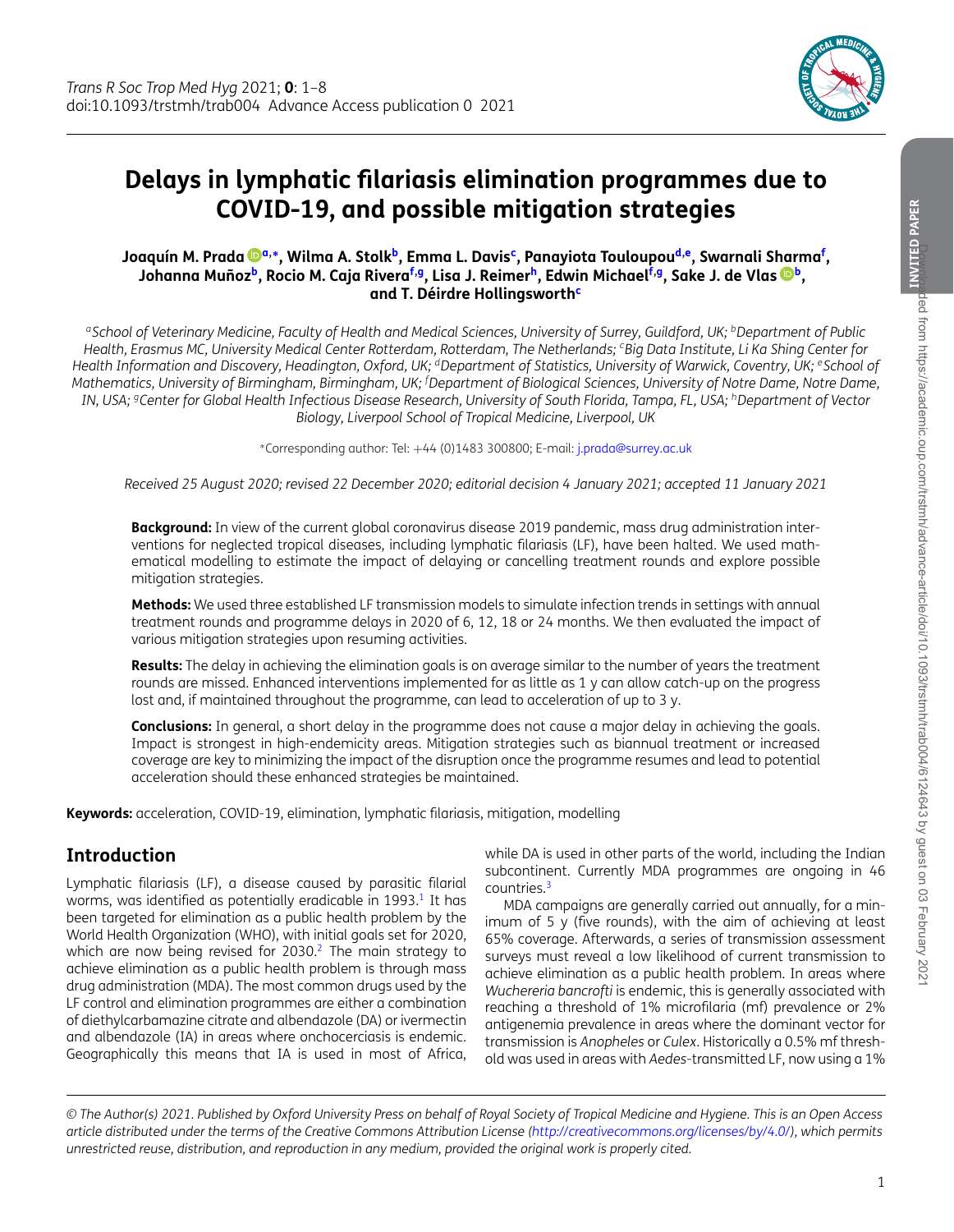antigenemia threshold. Areas where *Brugia* is endemic use a 2% antibody prevalence.<sup>4</sup>

The current global coronavirus disease 2019 (COVID-19) pandemic has had a huge impact worldwide, with  $>10$  million confirmed cases in the first half of 2020 and more than half a million deaths. This impact is compounded by its indirect effects on other diseases and health programmes. In view of the current global COVID-19 pandemic, and the need to practice physical distancing, the WHO issued the recommendation on 1 April 2020 to put all community-based surveys, active case-finding activities and mass treatment campaigns for neglected tropical diseases on hold until further notice.<sup>5</sup> For the LF control and elimination programmes that had an MDA round planned, this has meant the stopping of all activities. It thus becomes important to assess the impact of delays in MDA delivery on the 2030 goals and to consider strategies to strengthen programmes after the lockdown to mitigate the negative impact of disruption.

Strategies that have been considered for accelerating progress towards the 2020 goals (now 2030) could be used to mitigate these delays, such as biannual rounds of treatment or increased coverage. $6-8$  $6-8$  Recent clinical trials and mathematical modelling studies have shown that the combination of all three drugs, commonly known as the triple drug (IDA), can substantially improve progress towards the goal. $\bar{7},9-13$  $\bar{7},9-13$  The use of IDA has been recommended by the WHO to accelerate global elimination efforts.<sup>14</sup> However, only countries without onchocerciasis can deploy IDA in their programmes, due to risks of adverse events.

A suite of three different mathematical models has recently been used to compare strategies to accelerate global elimination of LF, $^7$  $^7$  as well as to assess the likelihood of resurgence after reaching the 1% mf prevalence threshold.<sup>8</sup> Those same models are used here to estimate the impact of MDA delays in the expected progress towards the 1% mf threshold, establish mitigation strategies that are sufficient to catch up on the missed/delayed rounds and assess the acceleration provided from mitigation strategies that can be maintained longer term. Mitigation and acceleration strategies considered here include enhancing coverage from 65% to 80%, deploying the treatment twice per year (biannual treatment) and, for areas using DA, the benefit of switching to the triple drug.

## **Materials and methods**

#### **Employed mathematical models**

We used three well-described published mathematical models of LF transmission to enhance our understanding of the disruption caused by COVID-19 to ongoing control and elimination efforts. We included the following models, developed and applied by members of the Neglected Tropical Disease Modeling Consortium: EPIFIL[,15](#page-7-2)[,16](#page-7-3) a deterministic population-based model, and LYM-FASIM<sup>17,[18](#page-7-5)</sup> and TRANSFIL,<sup>19,[20](#page-7-7)</sup> both stochastic individual-based models. All models capture the basic processes relevant to the transmission dynamics of LF, including parasite life cycle, vector density and biting rate and human exposure to the vectors. The formulation and parameterization of these models is detailed in

Countries may be at different stages in their control programme. In this analysis we assumed that two annual MDA rounds achieving 65% coverage were completed before the interruption caused by COVID-19 (disruptions at other points in the programme yield broadly similar results and are discussed in the supplementary material). Two settings were considered, one relevant for most of Africa, with *Anopheles*-driven transmission and annual treatment with IA, and a second representing India-like populations, with *Culex*-driven transmission and treatment with DA. The assumptions of drug effectiveness in terms of macro- and microfilaricidal effect and sterilization of adult worms was taken from Stolk et al. $<sup>7</sup>$  $<sup>7</sup>$  $<sup>7</sup>$  (see also the supplementary material). Vector con-</sup> trol is commonly recommended to enhance MDA but is generally outside the control of the LF programmes. To be conservative, we considered that there was no bed net coverage, although we acknowledge that bed net coverage is present in many African areas.<sup>21</sup> Additional simulations considering bed nets and indoor residual spraying (IRS) are shown in the supplementary materials.

the references (see the supplementary material for an updated

implementation of the three models).

To assess the impact of delayed MDA, we explored four scenarios where the MDA rounds are postponed either 6, 12, 18 or 24 months, which causes a gap of 1.5, 2, 2.5 and 3  $y$ , respectively (Figure [1\)](#page-2-0). A 6-month interruption represents one postponed round and 12- or 24-month interruptions represent one or two cancelled rounds, respectively, whereas an 18 month interruption represents one delayed and one postponed round.

To manage and minimize the impact of the delay in delivering the next round of MDA, national programmes could implement alternative enhanced strategies after resuming activities. Here we explored the impact of various MDA-based mitigation strategies: enhanced achieved coverage (up from 65% to 80%); switching to biannual rounds, treating every 6 months; and, in areas where appropriate (our India-like setting), the deployment of the triple drug. In all simulated scenarios, MDA continues until the 1% mf threshold is achieved, up to 2045 (the end of the simulation window).

## **Analysis of simulation results**

We generated a large number of simulations (simulation bank) and extracted uniformly 10 000 runs per scenario for each model across a wide range of baseline prevalences (assumed to be in 2018) from 1% to 40%. All simulations across the three models are considered as an ensemble, with equal weighting. We projected forward from the baseline under the different treatment regimes in each scenario and extracted the simulated mf prevalence in the population each year. We summarized some results following a general classification of low-, medium- and highprevalence areas. These were mapped to the non-contiguous microfilaria prevalences of 5–10%, 15–20% and 25–30%, respectively. To select the simulations for each prevalence bracket we extracted 1000 runs from each model uniformly from the simulation bank.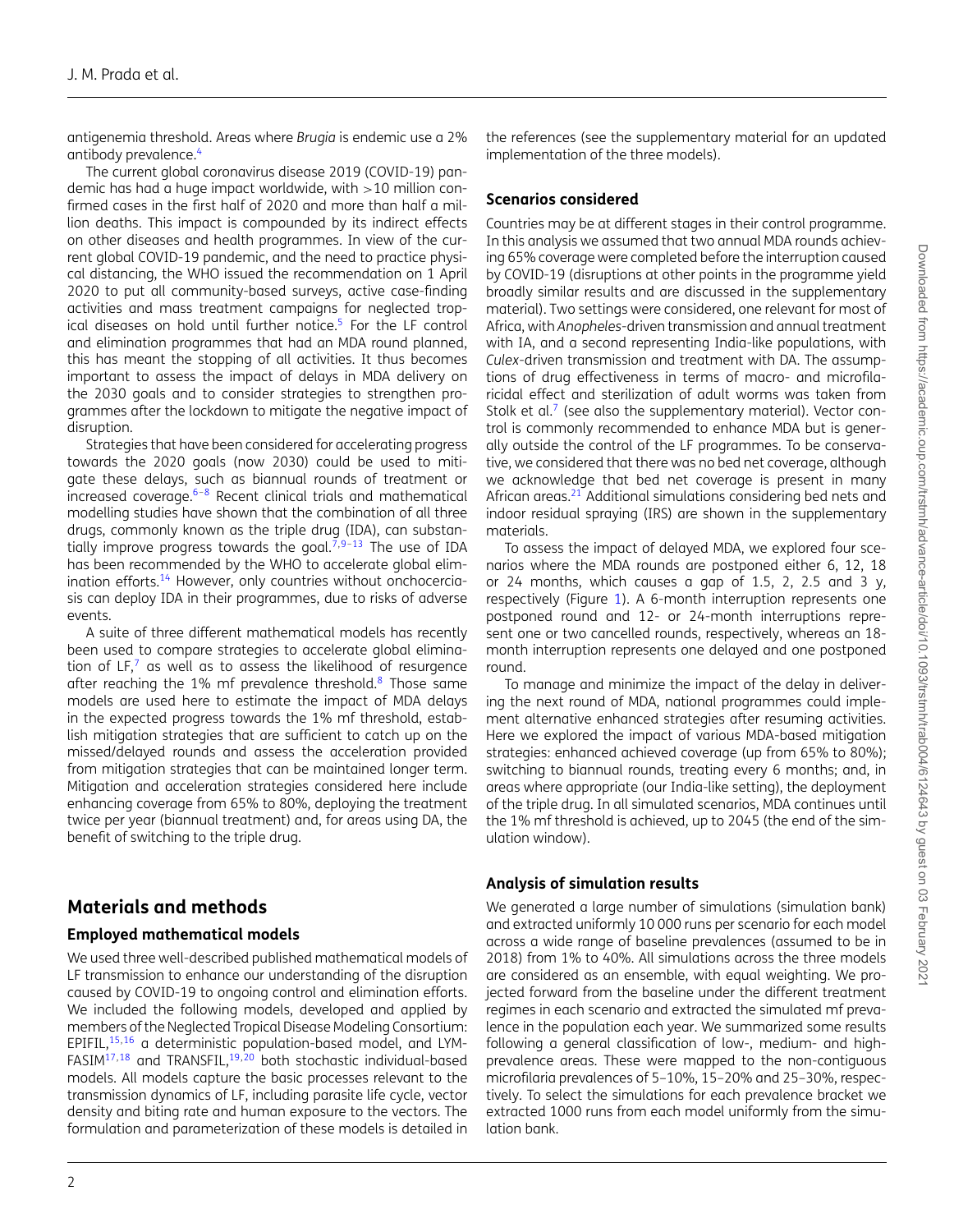<span id="page-2-0"></span>

|                |      |         |          |        | O MDA round X MDA missed |      |  |
|----------------|------|---------|----------|--------|--------------------------|------|--|
| No disruption  | O    | O       | Ο        | Ο      |                          | ο    |  |
| 6-month delay  | Ω    | O       | ×        | O<br>O |                          | o    |  |
| 12-month delay | Ω    | $\circ$ | ×        | Ω      |                          | O    |  |
| 18-month delay | O    | O       | ×        | ×      | O                        | O    |  |
| 24-month delay | o    | O       | $\times$ | ×      |                          | o    |  |
|                | 2018 | 2019    | 2020     | 2021   |                          | 2022 |  |

<span id="page-2-1"></span>Figure 1. Timing of the MDA rounds assuming the programme starts in 2018 and the COVID-19 disruption occurs in 2020. Four delay scenarios (6, 12, 18 and 24 months) and a no-disruption scenario were considered. A treatment round is merely postponed if it is delayed for 6 months but it is cancelled if delayed for 12 months (resulting in one cancelled round in the 12- and 18-month delay scenarios and two cancelled rounds in the 24-month delay scenario).



Figure 2. Example of yearly mf prevalence trends over time. Black line shows a no-disruption scenario (counterfactual), with a baseline prevalence of 15%. Red line shows a no-mitigation scenario, where a 1-y delay takes place in 2020. The yellow line shows a scenario where 80% MDA is implemented from 2021 onward as a catch-up (and acceleration) strategy. The vertical dotted line indicates the catch-up point (the first year where the yellow line is below the black line). The horizontal dashed line marks the 1% mf prevalence threshold, which is reached earlier in the acceleration (yellow) scenario. In this example it takes three rounds of MDA with 80% coverage to catch-up. All three solid lines are an average of 1000 simulations with TRANSFIL, with a baseline prevalence in 2018 of 14–16%.

We used a counterfactual no-disruption scenario (i.e. the initial five rounds take place as expected; Figure [1\)](#page-2-0) to assess for how long the enhanced strategies need to be implemented in order to catch up with the expected progress of the programme. We calculated the year in which the prevalence in the different interventions is equal to or less than the counterfactual scenario, as that would indicate that the enhanced strategy managed to mitigate the disruption caused by the gap in treatment (see Figure [2](#page-2-1) for an illustrative example). After the initial 5-y programme, we assume that the treatment strategy used after resuming activities is continued until the 1% mf threshold is met. We can then use these same runs to quantify the gains should these alternative strategies be maintained beyond catching up (see Figure [2\)](#page-2-1). To summarize results over the prevalence range, we calculated the moving average with a window size of 4000 simulations (sorted by prevalence) and the volatility as the unweighted standard deviation in the same window size.

#### **Results**

The expected delay in reaching the 1% mf threshold is broadly similar across the baseline prevalence (here considered in 2018; Figure [3](#page-3-0) [top]). Across the full baseline prevalence range explored, the delay in reaching the 1% goal (and thus the increase in the length of the programme that needs to be considered) is estimated to be on average slightly less than the delay of the MDA round. For example, a 1-y delay in distributing the MDA round causes on average almost 1-y delay in the *Culex* DA setting and a bit less than a 1-y delay in the *Anopheles* IA setting (Figure  $3$  [top]). Areas with a prevalence  $<5\%$  are close to the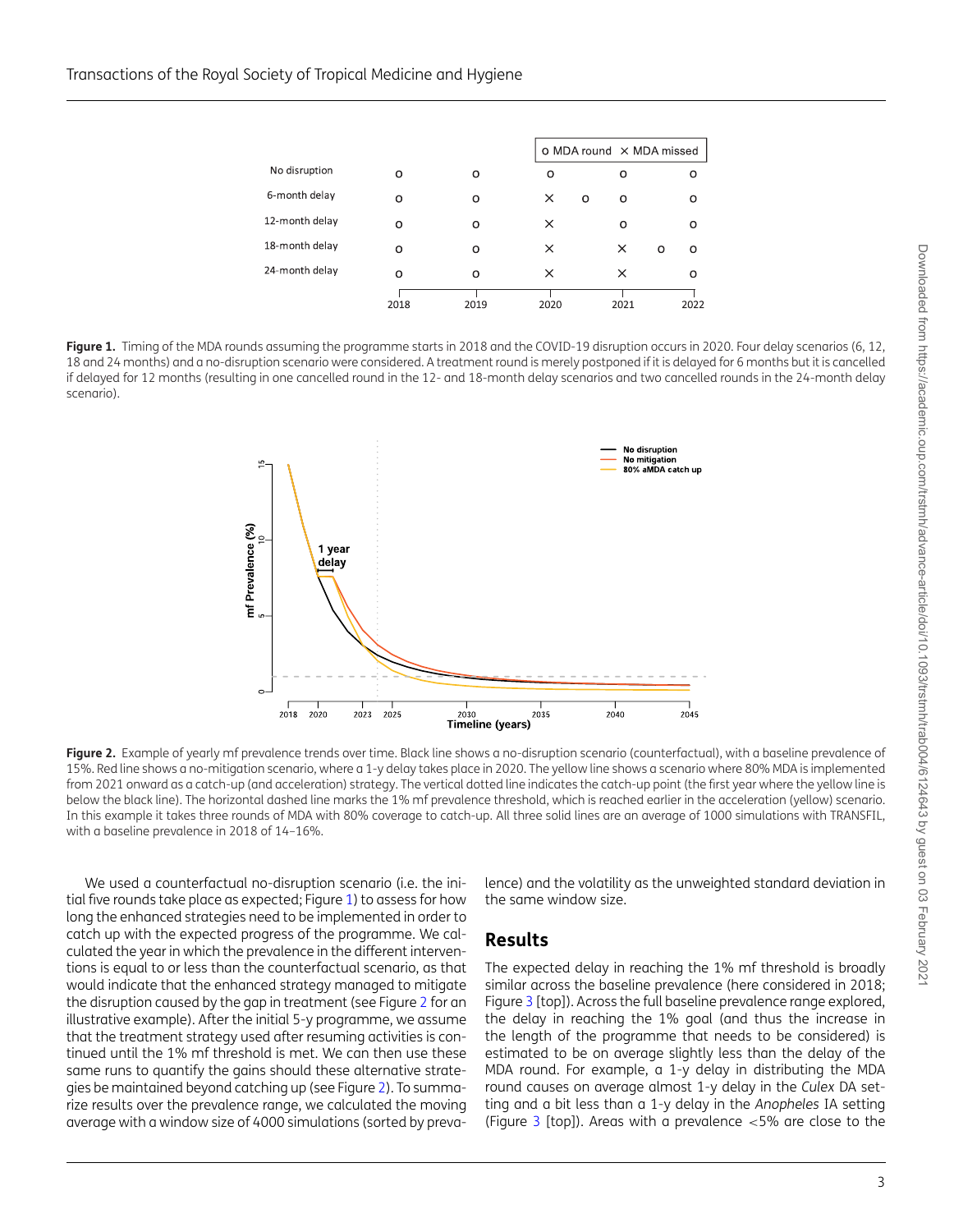<span id="page-3-0"></span>

Figure 3. Moving average (window size of 4000) of the delay in reaching 1% mf prevalence (in years [top]) and the proportion missing the 2030 goals (bottom) for a wide range of baseline prevalences at the start of the current MDA programme in an *Anopheles*-transmitted setting treating with IA (left) and a *Culex*-transmitted setting treating with DA (right). The red and yellow lines illustrate scenarios with 12- or 24-month programme delays, respectively, after which annual MDA with 65% coverage continues. Shaded areas illustrate the standard deviation (volatility).

goal and thus the disruption is minimal. The proportion missing the 2030 goal is estimated to increase faster in *Anopheles* settings than in *Culex* settings as baseline prevalence increases (Figure [3](#page-3-0) [bottom]).

A summary of the results across the four delays we considered for the two settings is shown in Table [1.](#page-4-0) The focuses here are the low-, medium- and high-prevalence areas as defined above (5–10%, 15–20% and 25–30% mf prevalence, respectively). Lowprevalence areas, irrespective of the delay considered, are on average likely to reach 1% mf before the 2030 endpoint; however, delays in the medium- and high-prevalence areas may require programmes to continue beyond 2030. Across the two settings and the prevalence brackets considered, a 6-month delay in the deployment of the MDA will lead on average to the programme not needing to be extended beyond the originally planned timelines (Table [1\)](#page-4-0).

Alternative enhanced strategies, such as increasing efforts to achieve a higher coverage or increasing the treatment frequency, can help catch up to the time lost due to the COVID-19 disruption. Biannual rounds of MDA or switching to IDA, where possible, are on average faster methods to catch up than achieving a high coverage of 80% (Figure [4\)](#page-4-1). Longer gaps in the programme would require more rounds of the enhanced campaigns to catch up (see supplementary materials).

Maintaining the strategies implemented to catch up and mitigate the disruption caused by COVID-19 will lead to acceleration of the programmes, irrespective of the strategy used (Figure [5\)](#page-5-0). A long disruption causing a 2-y delay (a 3-y gap between treatment rounds) can be caught up by these alternative strategies. All three strategies considered here (80% coverage achieved, biannual rounds or switching to IDA where possible) lead to qualitatively similar gains (Figure [5\)](#page-5-0), which could be as big as reaching the goal 3 y earlier. The results shown here are for an India-like setting with *Culex* as the dominant vector and the deployment of DA as the drug combination. Results for *Anopheles*-transmitted settings, treated with IA, are broadly similar (see supplementary material).

## **Discussion**

We have estimated the delays in LF elimination efforts due to the disruption caused by COVID-19 in two broadly defined settings using three well-established mathematical models of LF trans-mission.<sup>7,[8](#page-6-6)</sup> Moreover, we explored how alternative enhanced strategies could be used to catch up and recover from the disruption when programmes resume and potentially accelerate progress towards the 2030 goals if maintained longer term.

Overall, our simulations suggest that in efforts aiming for LF elimination as a public health problem, each round missed generally extends the programme by the same amount (Figure [3\)](#page-3-0), provided programmes can resume activities achieving similar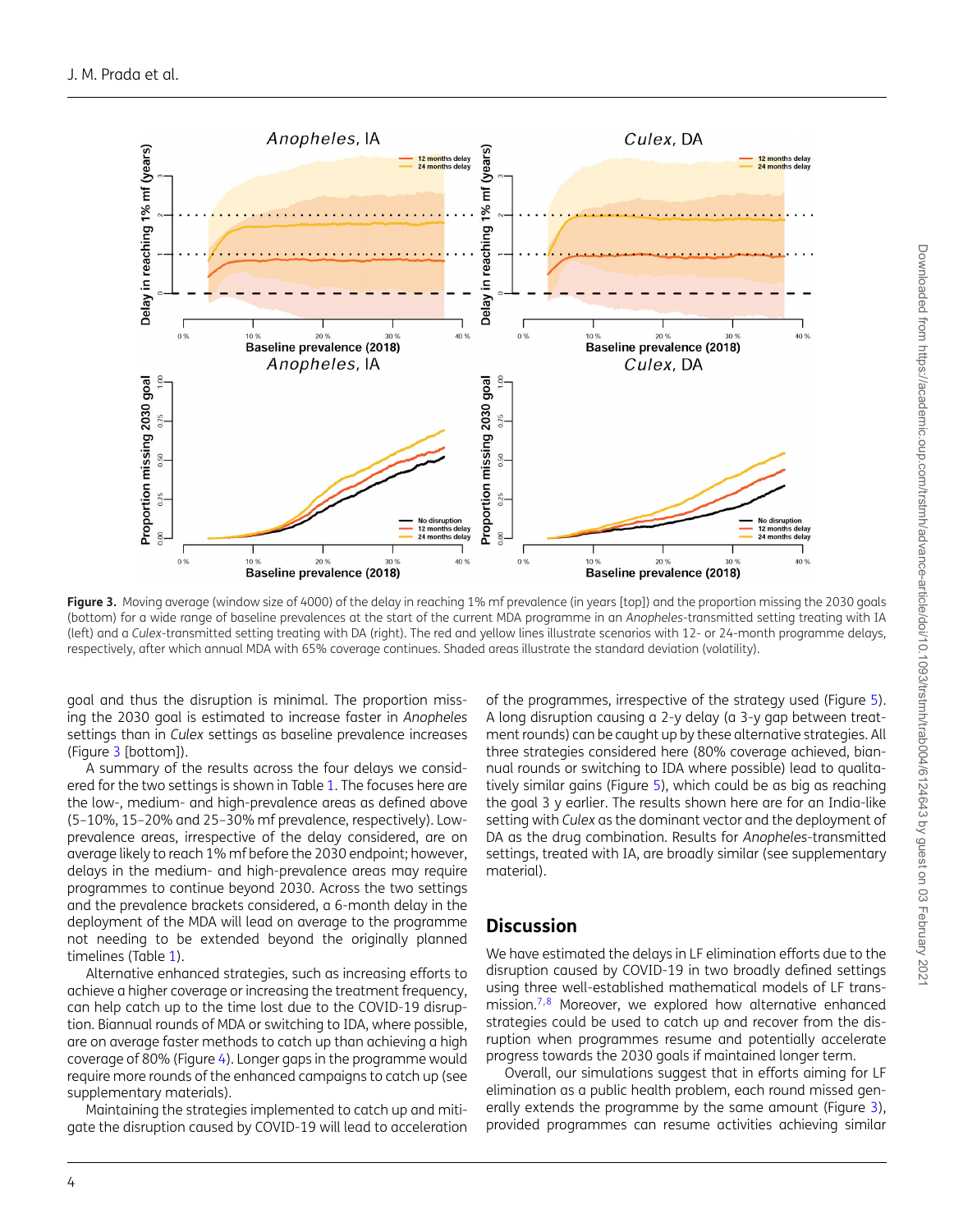<span id="page-4-0"></span>**Table 1.** Estimated timeline to achieving 1% mf prevalence goal by baseline endemicity and estimated extension of the programmes required (i.e. delay to reaching 1% mf) for different delays in the deployment of the next MDA. Timeframes over 12 y from the baseline are beyond 2030 and thus are estimated to miss the goal.

|                                                                  | Africa-like population: Anopheles transmission,<br>IA treatment |                                                  |                                                 | India-like population: Culex transmission, DA treatment |                                                   |                                                 |
|------------------------------------------------------------------|-----------------------------------------------------------------|--------------------------------------------------|-------------------------------------------------|---------------------------------------------------------|---------------------------------------------------|-------------------------------------------------|
| Baseline prevalence (2018)                                       | Low<br>prevalence<br>$(5-10\% \text{ m}$ f)                     | Medium<br>prevalence<br>$(15 - 20\% \text{ m}f)$ | Hiah<br>prevalence<br>$(25 - 30\% \text{ m}$ f) | Low<br>prevalence<br>$(5-10\% \text{ m}$ f)             | Medium<br>prevalence<br>$(15 - 20\% \text{ m}$ f) | High<br>prevalence<br>$(25 - 30\% \text{ m}$ f) |
| Time to goal from 2018 if<br>no interruption<br>(counterfactual) | $5.89(3-9)$                                                     | $9.51(7-18)$                                     | $11.8(8-21)$                                    | $5.57(4-12)$                                            | $8.54(6-17)$                                      | $10.13(7-19)$                                   |
| 6-month delay (1.5-y gap)                                        | No extension<br>$(0-2)$                                         | No extension<br>$(0-4)$                          | No extension<br>$(0-4)$                         | No extension<br>$(0-2)$                                 | No extension<br>$(0-3)$                           | No extension<br>$(0-3)$                         |
| 12-month delay (2-y gap)                                         | $+0.79(0-2)$                                                    | $+0.81(0-4)$                                     | $+0.85(0-5)$                                    | $+0.96(0-3)$                                            | $+0.95(0-4)$                                      | $+0.92(0-4)$                                    |
| 18-month delay (2.5-y<br>qap)                                    | $+0.7(0-2)$                                                     | $+0.92(0-4)$                                     | $+1(0-5)$                                       | $+0.77(0-3)$                                            | $+0.97(0-4)$                                      | $+0.94(0-4)$                                    |
| 24-month delay (3-y gap)                                         | $+1.63(0-3)$                                                    | $+1.72(0-5)$                                     | $+1.82(0-5)$                                    | $+1.92(0-4)$                                            | $+1.87(0-5)$                                      | $+1.85(0-5)$                                    |
|                                                                  |                                                                 |                                                  |                                                 |                                                         |                                                   |                                                 |

Values presented as mean (95% confidence intervals) in years.

<span id="page-4-1"></span>

**Figure 4.** Estimated average number of years of the enhanced interventions needed after a 1-y delay in MDA and resuming activities to catch-up to the counterfactual no-disruption scenario for the two settings considered.

levels of coverage as before the disruption. As an example, a programme that would have reached elimination after five rounds of treatment and misses one round this year could resume their MDA campaigns the next year and would on average still need to do only five rounds in total. In this example the programme is likely to be only 1 y behind (i.e. delivering the round that it missed), although in some cases it could lead to longer delays (Figure [3](#page-3-0) and Table [1\)](#page-4-0). Moreover, baseline prevalence has a very limited effect on the delays, as seen in Figure [3,](#page-3-0) with the exception of very low-prevalence areas (<5% mf). However, the estimated time to reach 1% mf prevalence has a larger uncertainty in high-prevalence areas (Table [1\)](#page-4-0). These results, which are specific for LF-endemic areas with *W. bancrofti*, are consistent across the two settings considered (*Anopheles*-dominated transmission with IA-based MDA and *Culex*-dominated transmission with DAbased MDA).

Medium- (15–20% mf) and high-prevalence (25–30% mf) areas are more at risk of missing the 2030 target should the delays not be mitigated. In low-prevalence areas (5–10% mf in 2018), a 2-y delay (3-y gap between treatment rounds) could lead in some extreme cases to missing the 2030 goal (Table [1\)](#page-4-0). However, we expect that on average those areas, or those with even lower baseline prevalence, will reach the 2030 goals ahead of time, in spite of the COVID-19 disruption. In the supplementary materials we show that results for programmes that started their MDA earlier/later are qualitatively similar.

Encouragingly, interventions that are commonly considered to accelerate progress towards the goals, such as increased coverage or frequency of the interventions, $<sup>7</sup>$  can also be used to</sup> mitigate the impact of the missed rounds. With a 6-month delay in the MDA programme, effectively deploying two MDA rounds 6 months apart (see Figure [1\)](#page-2-0) is similar to resuming activities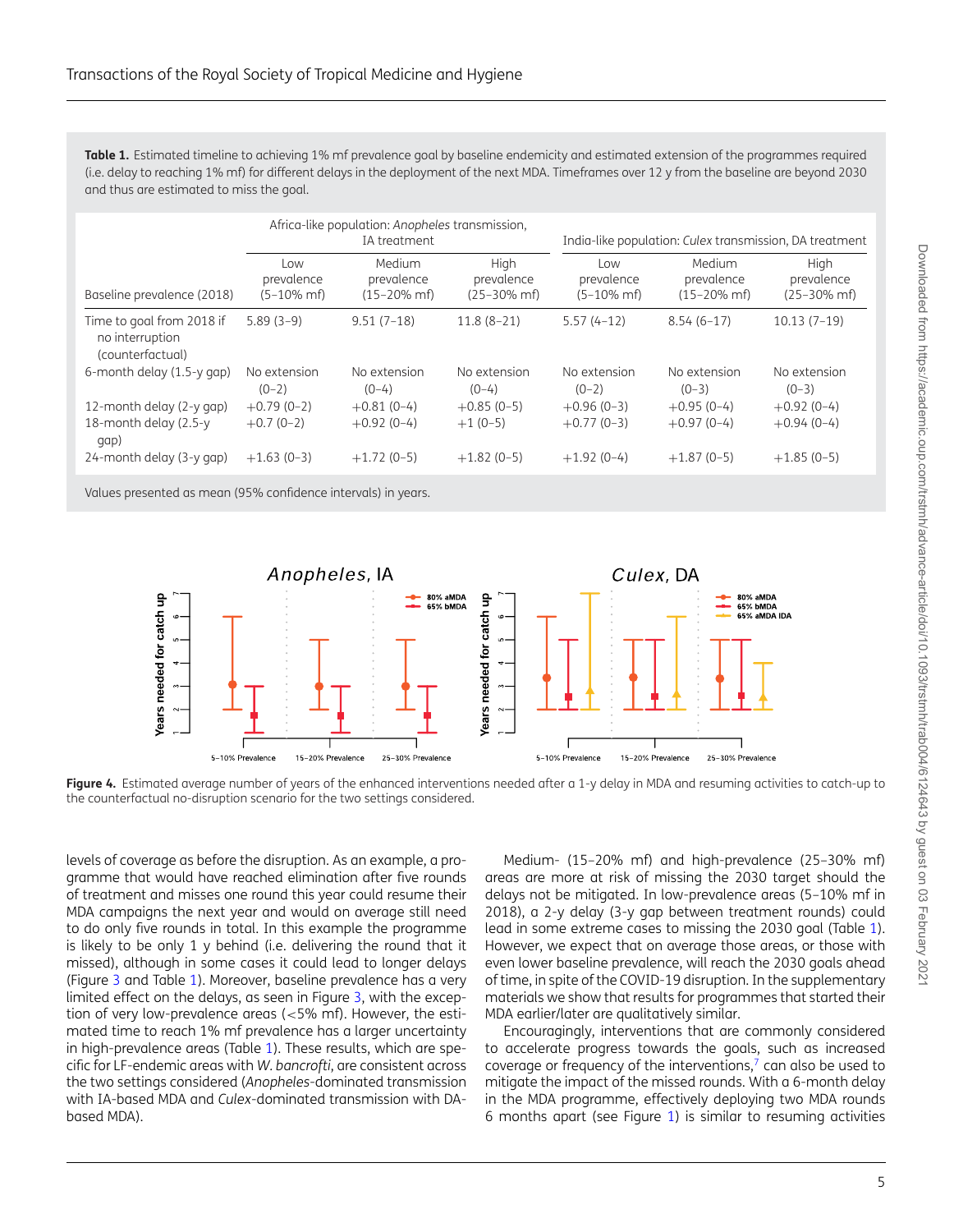<span id="page-5-0"></span>

**Figure 5.** Estimated year of achieving the 1% mf threshold relative to the prevalence at baseline (assumed here in 2018) for the setting with *Culex* transmission treated with DA. Top-left plot compares the counterfactual to the no-mitigation scenario (after a 12-month delay). The rest of the plots show the different acceleration strategies (in colour) against the no-mitigation situation (in grey). The horizontal dashed line indicates the year 2030; areas beyond 2030 are unlikely to reach the goal. The solid line shows the moving average (window size of 4000) and the shaded area is the standard deviation (volatility).

with a biannual strategy, where 1 y is sufficient to catch up to the expected progress of the programme in the absence of any delays (Figure [4\)](#page-4-1). In these simulations, mitigating with IDA has the largest variation (and thus uncertainty) (Figure [4\)](#page-4-1), possibly because the drug pressure with biannual rounds or 80% coverage is higher. Nevertheless, these results highlight the importance of implementing the missed round as soon as possible when it is safe to do so, which would also prevent the expiry of medication already stocked. Should these enhanced strategies be maintained once the programmes resume activities until the 1% mf threshold is reached, as much as 3 y could be gained (Figure [5\)](#page-5-0). Our models predict that the extended use of these enhanced strategies will ensure that even high-prevalence areas will be able to reach the 2030 targets.

Our analysis has a number of assumptions and simplifications that need to be considered. While we allow parameter uncertainty in the inputs (see supplementary material), and stochastic effects for LYMFASIM and TRANSFIL, we do not account for sampling of the human population, and thus the mf is the true value in the population  $>5$  y of age (minimum age to be included in a survey). Similarly, the deployment of the drug and its effect takes place within one time step of the model (2 weeks/1 month depending on the model). This, combined with the assumption that compliance (the proportion of individuals treated in two

consecutive rounds) is the same between biannual rounds as between annual rounds, means that our results for biannual treatment might be slightly optimistic. Predicted timelines to achieve the 1% mf prevalence threshold depend on assumptions surrounding systematic non-compliance (the two stochastic models LYMFASIM and TRANSFIL account for a moderate amount on non-compliance, in line with recent work<sup>[7,](#page-6-7)[8](#page-6-6)</sup> [see supplementary materials]). We conducted a sensitivity analysis for other simplifications, such as the effect of vector control and disruption occurring at a different point in the programme (see supplementary materials).

It is important to consider the timelines and flexibility of the evaluations carried out to assess progress, such as the transmission assessment survey (TAS). These generally take place 6–9 months after the last scheduled round of MDA, which means that resuming treatment, if needed, could lead to a 1- to 2-y gap. In our simulations we considered continuous treatment until the 1% mf prevalence threshold is met, which in medium- and high-prevalence settings is estimated to be 9–12 y on average (Table [1\)](#page-4-0). Therefore, missing the third round as modelled here means there are 7–10 MDA rounds remaining. Thus a 1-y delay might not be too problematic in terms of programme duration, but it can still lead to missing the 2030 goals.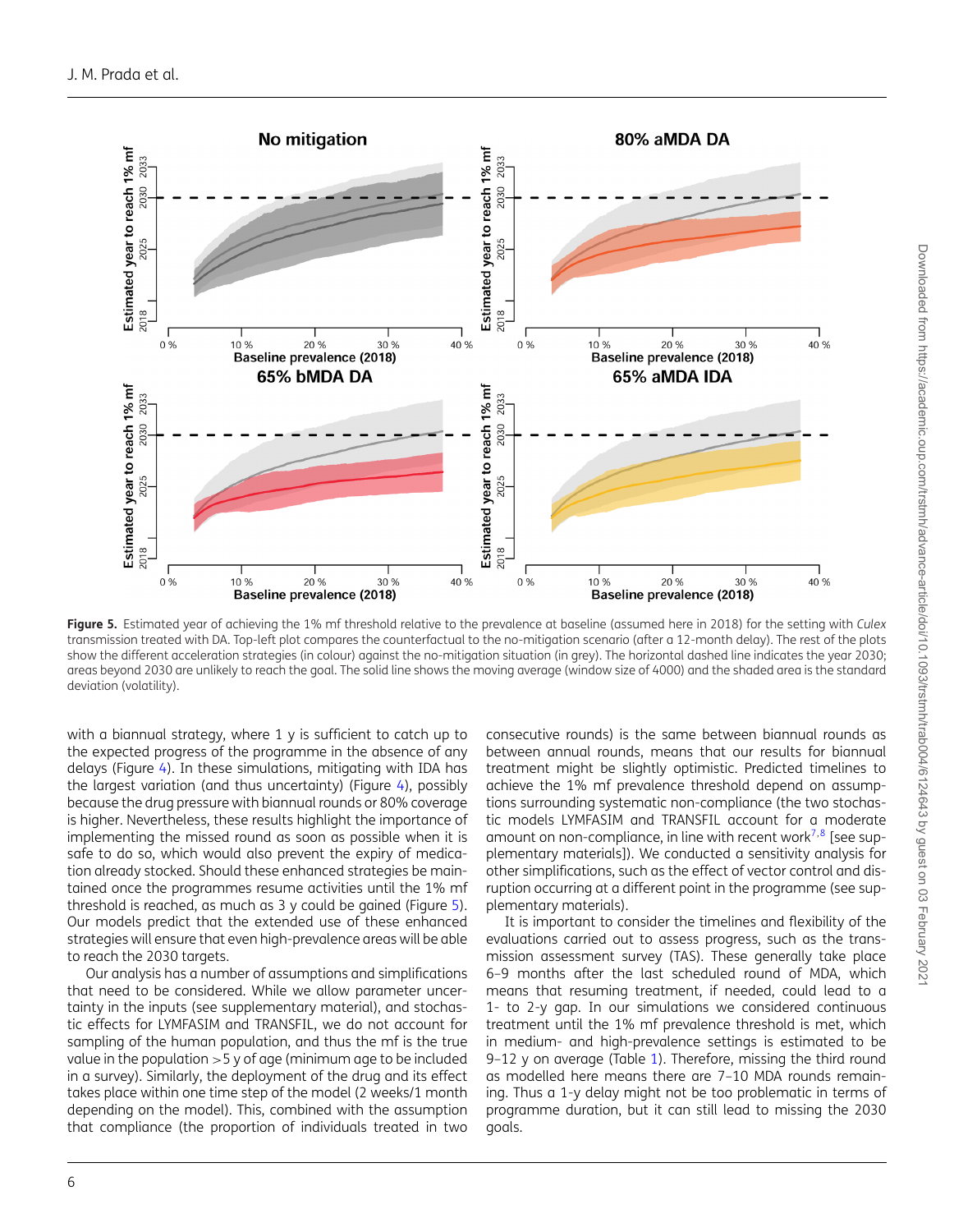For our analysis we assumed that the programmes can resume MDA activities with a similar coverage as before the disruption. On previous occasions when MDA has been interrupted, programmes have reported good coverage the following years after resuming activities. In Haiti, following the 2010 earthquake, there was a reported coverage of MDA of 92% for LF in 2011, which was calculated from the doses administered and estimated population sizes; a household survey in Port-au-Prince the same year reported coverage of  $71\%$ <sup>22</sup> Similarly, the Sierra Leone and Liberia LF programmes missed MDAs in 2014 due to the West Africa Ebola epidemic, $23$  but both managed to resume in 2015 and reported  $>70\%$  coverage.<sup>24,[25](#page-7-12)</sup> However, while Guinea reported 16% coverage achieved during the outbreak, this only increased to 21% in 2015, but by 2016 coverage was reported up to 73%.<sup>26</sup> Unfortunately there is little information available on how these interruptions affected program outcomes, as the majority are still undertaking MDA, but by 2019, 9 of 14 districts in Sierra Leone had stopped MDA. $2<sup>7</sup>$  Some programmes are resuming activities with all the precautions necessary due to COVID, which combined with community weariness, can complicate achieving a high effective coverage.

One important aspect to consider, which we currently do not capture in our models, is that a delay in meeting the 1% mf elimination as a public health threshold could cause higher morbidity levels while transmission is ongoing. This may lead to new incident cases of morbidity, especially in areas that have not started MDA yet or with a relatively recent start. Even when implementing catch-up strategies, the time spent with a higher prevalence than originally planned will undoubtedly lead to higher morbidity in the affected communities. Moreover, morbidity management measures to relieve the suffering of those affected by hydrocele or lymphoedema may also be disrupted. Hydrocele surgeries will likely be delayed. Management of lymphoedema could potentially continue, as it is commonly managed at home, although disruptions might make this more difficult. Therefore it is not only important to mitigate the disruption, but to do it quickly.

In summary, progress towards the LF 2030 goals is not going to be greatly affected by the COVID-19 disruption if the interruption remains restricted to 6–24 months, especially if mitigation strategies are put in place. These enhanced strategies that will allow catching up are not particularly novel and have been discussed and considered recently for accelerating progress towards the 2030 goals. An opportunity could be present for programmes that resume MDA using one of these mitigation strategies, particularly those that recently started, as it will lead to a faster reduction in mf prevalence, and lower morbidity, should the strategies be maintained until the 1% mf threshold is met.

## **Supplementary data**

Supplementary data are available at *[Transactions](https://academic.oup.com/trstmh/article-lookup/doi/10.1093/trstmh/trab004#supplementary-data)* online.

**Authors' contributions:** JMP, WAS, ELD, PT and TDH conceived the study. JMP designed the study, carried out the analysis and drafted the manuscript. Model simulations were performed by SS and RMCR (EPIFIL), WAS and JM (LYMFASIM) and PT and ELD (TRANSFIL). All authors contributed to the interpretation of results and critically reviewed the manuscript.

#### **Acknowledgements** None.

**Funding:** This work was supported by the Bill and Melinda Gates Foundation through the NTD Modelling Consortium (grant OPP1184344). The funders had no role in the study design, data collection and analysis, decision to publish or preparation of the manuscript.

**Competing interests:** None declared.

**Ethical approval:** Not required.

**Data availability: .** All data sources are described in detail and referenced in the supplementary data.

### **References**

- <span id="page-6-0"></span>1 Centers for Disease Control. Recommendations of the International Task Force for Disease Eradication. MMWR Morb Mortal Wkly Rep. 1993;42(RR16):1–25.
- <span id="page-6-1"></span>2 World Health Organization. NTD Roadmap 2021–2030. Geneva: World Health Organization; 2019.
- <span id="page-6-2"></span>3 World Health Organization. Global programme to eliminate lymphatic filariasis: progress report, 2018. Wkly Epidemiol Rec. 2019;94(41):457– 72.
- <span id="page-6-3"></span>4 World Health Organization. Lymphatic filariasis: monitoring and epidemiological assessment of mass drug administration. Geneva: World Health Organization; 2011.
- <span id="page-6-4"></span>5 World Health Organization. COVID-19: WHO issues interim guidance for implementation of NTD programmes. Geneva: World Health Organization; 2020.
- <span id="page-6-5"></span>6 Michael E, Singh BK, Mayala BK, et al. Continental-scale, data-driven predictive assessment of eliminating the vector-borne disease, lymphatic filariasis, in sub-Saharan Africa by 2020. BMC Med. 2017; 15:176.
- <span id="page-6-7"></span>7 Stolk WA, Prada JM, Smith ME, et al. Are alternative strategies required to accelerate the global elimination of lymphatic filariasis? Insights from mathematical models. Clin Infect Dis. 2018;66(Suppl 4): S260–6.
- <span id="page-6-6"></span>8 Prada JM, Davis EL, Touloupou P, et al. Elimination or resurgence: modelling lymphatic filariasis after reaching the 1% microfilaremia prevalence threshold. J Infect Dis. 2020;221(Suppl 5):S503–9.
- <span id="page-6-8"></span>9 Irvine MA, Stolk WA, Smith ME, et al. Effectiveness of a triple-drug regimen for global elimination of lymphatic filariasis: a modelling study. Lancet Infect Dis. 2017;17(4):451–8.
- 10 Thomsen EK, Sanuku N, Baea M, et al. Efficacy, safety, and pharmacokinetics of coadministered diethylcarbamazine, albendazole, and ivermectin for treatment of bancroftian filariasis. Clin Infect Dis. 2016;62(3):334–41.
- 11 Bjerum CM, Ouattara AF, Aboulaye M, et al. Efficacy and safety of a single dose of ivermectin, diethylcarbamazine and albendazole for treatment of lymphatic filariasis in Côte d'Ivoire: an open-label, randomized, controlled trial. Clin Infect Dis. 2019;71(7):e68–75 .
- 12 Edi C, Bjerum CM, Ouattara AF, et al. Pharmacokinetics, safety, and efficacy of a single co-administered dose of diethylcarbamazine, albendazole and ivermectin in adults with and without